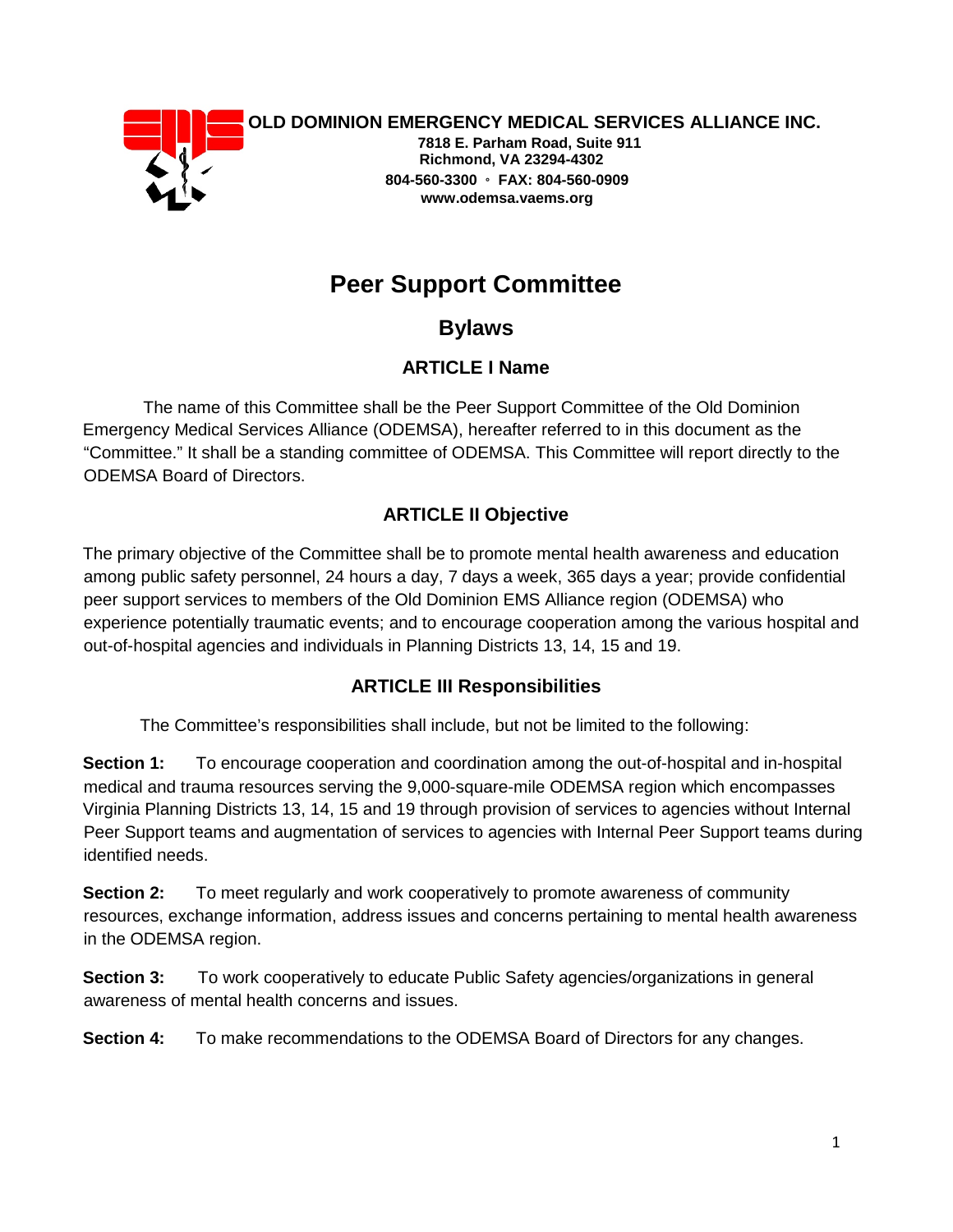## **ARTICLE IV Members**

**Section 1:** Membership on the Committee shall be open to representatives of those agencies/organizations in the ODEMSA region that provide public safety mental health support, of those EMS agencies/organizations (hospital and out of hospital) that receive those services, and those agencies/organizations that assist in any way in the delivery of that care.

**Section 2:** Committee meetings are open and attended by team members. The committee will reflect the broad base of hospital and out-of-hospital users in the ODEMSA region and it shall have voting members. The voting membership shall strive to reflect the interests of the following disciplines; Licensed Mental Health Clinicians, EMS and Fire Peers, Law Enforcement Peers, Chaplains, Nursing Peers and Emergency Communication Peers. Committee members are approved by the Board of Directors.

**Section 3:** The voting membership list may be amended by written request submitted at a Committee meeting.

**Section 4:** It shall be the responsibility of ODEMSA staff to remain a neutral entity, and to assist the Committee in achieving its goals.

## **ARTICLE V Officers**

**Section 1:** Officers of the Committee shall include the Chair, Vice Chair, and Secretary who shall be responsible for the gathering of information for minutes and agendas, the construction, and the distribution of those minutes through the ODEMSA office.

**Section 2:** Voting members shall select the Committee Officers who shall be confirmed by the ODEMSA Board of Directors.

**Section 3:** An Officer shall serve a term of one year, with a maximum of two years, or until a successor is selected.

**Section 4:** In the event that the Chair cannot complete the term of office, the Vice Chair shall serve the remainder of that term and/or until another Chair is selected and approved by the committee.

**Section 5:** In the event that the Vice Chair cannot complete the respective term in office, the Chair shall appoint the successor, with confirmation by a majority vote of all of the Committee's voting members. That person shall serve the remainder of that term or until a successor is selected.

## **ARTICLE VI Meetings**

**Section 1:** The Committee will meet quarterly at a time and place to be announced at least 30 days in advance of each meeting. Insofar as it is possible, the ODEMSA Office will provide during the month of December a schedule of all Committee meetings for the next calendar year to each Committee member, and shall distribute the meeting schedule to all hospitals and EMS agencies in the ODEMSA region at that time.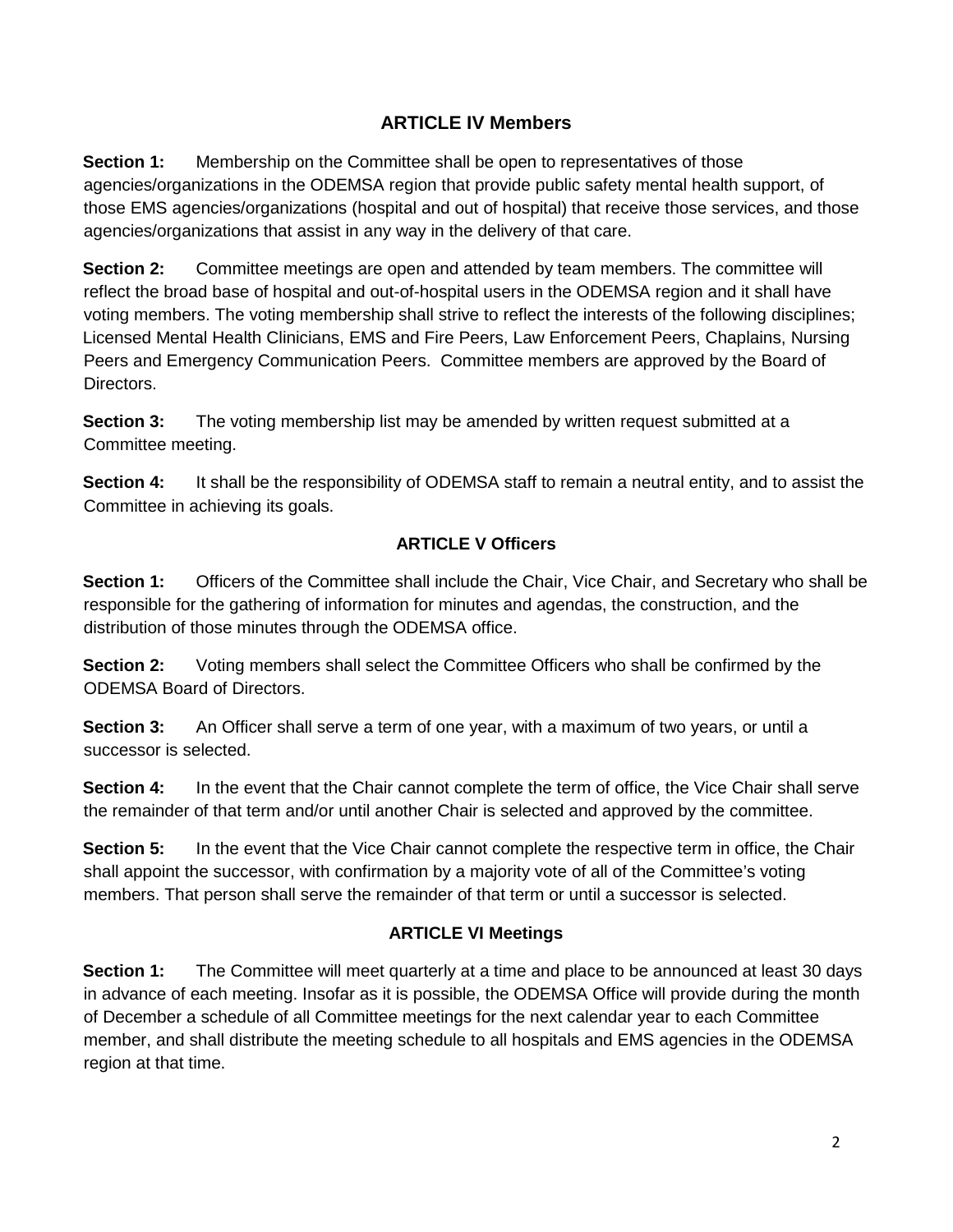**Section 2:** The Committee meeting held in the fourth quarter of each fiscal year shall be designated the Annual Meeting. At that meeting, officers will be elected for the upcoming year and the Chair will receive any annual reports or recommendations from subcommittees or task forces.

**Section 3:** A quorum of the Committee shall consist of four (4) voting members plus one officer.

**Section 4:** A motion will be considered to have been passed by a simple majority vote of all present voting members or, in the case of an email vote, by a majority of all voting members of the Committee.

**Section 5:** Votes shall be conducted during the meeting by a show of hands or by voice ("aye" or "nay"). Should the Chair or Chairs deem it necessary, a vote may be conducted by ballot. When possible, these ballots will be prepared ahead of the meeting; however, if a ballot vote is deemed necessary during the meeting without appropriate preparatory time, blank slips of paper with explicit directions on the voting choices will be appropriate. Names of voting members or the agencies/organizations they represent will not be included on the ballots. These ballots will be collected by tellers (ODEMSA staff). Voting members that are joining the meeting by teleconference may call in to ODEMSA's main office number (804-560-3300) and an ODEMSA staff member will record the vote.

**Section 6:** In extreme circumstances where an immediate decision on a matter concerning the region is necessary, a consensus between the ODEMSA Executive Director, and the chair(s) of the Committee may be reached as a temporary, stabilizing measure until the Committee is able to convene at a special call meeting or the next regularly scheduled meeting.

**Section 7:** The Chair will have the responsibility to cancel or postpone a regular Meeting of the Committee, but only if voting members are notified of such cancellation by e-mail within 36 hrs of scheduled meeting, unless mitigating circumstances arise. A reasonable effort will be made to give as much notice as possible.

**Section 8:** Special meetings of the Committee may be called by the Chair or upon request of any three (3) voting members of the Committee made through the ODEMSA Office. Business transacted at all special meetings shall be confined to all objects stated in the request and matters germane thereto. Special meetings shall be scheduled not less than five (5) days prior to the meeting. Notices of special meetings shall be made in writing by email (default this to the standard notification for all standing committees) or by the U.S. Postal Service through the ODEMSA Office, which will provide staff support.

**Section 9:** Minutes shall be kept and distributed to all Committee members by the ODEMSA Office within 30 days of each meeting. These Minutes are public documents and the official copies of Committee-approved Minutes shall be maintained at the ODEMSA Office. When members of the committee identify confidential issues such as Peer Support activations, the committee will move to an executive session with no minutes recorded.

**Section 10:** Members of the committee may participate in a meeting of the committee by means of a conference telephone or similar communications equipment by means of which all persons participating in the meeting can hear each other at the same time. Participation by such means shall constitute presence in person at the meeting.